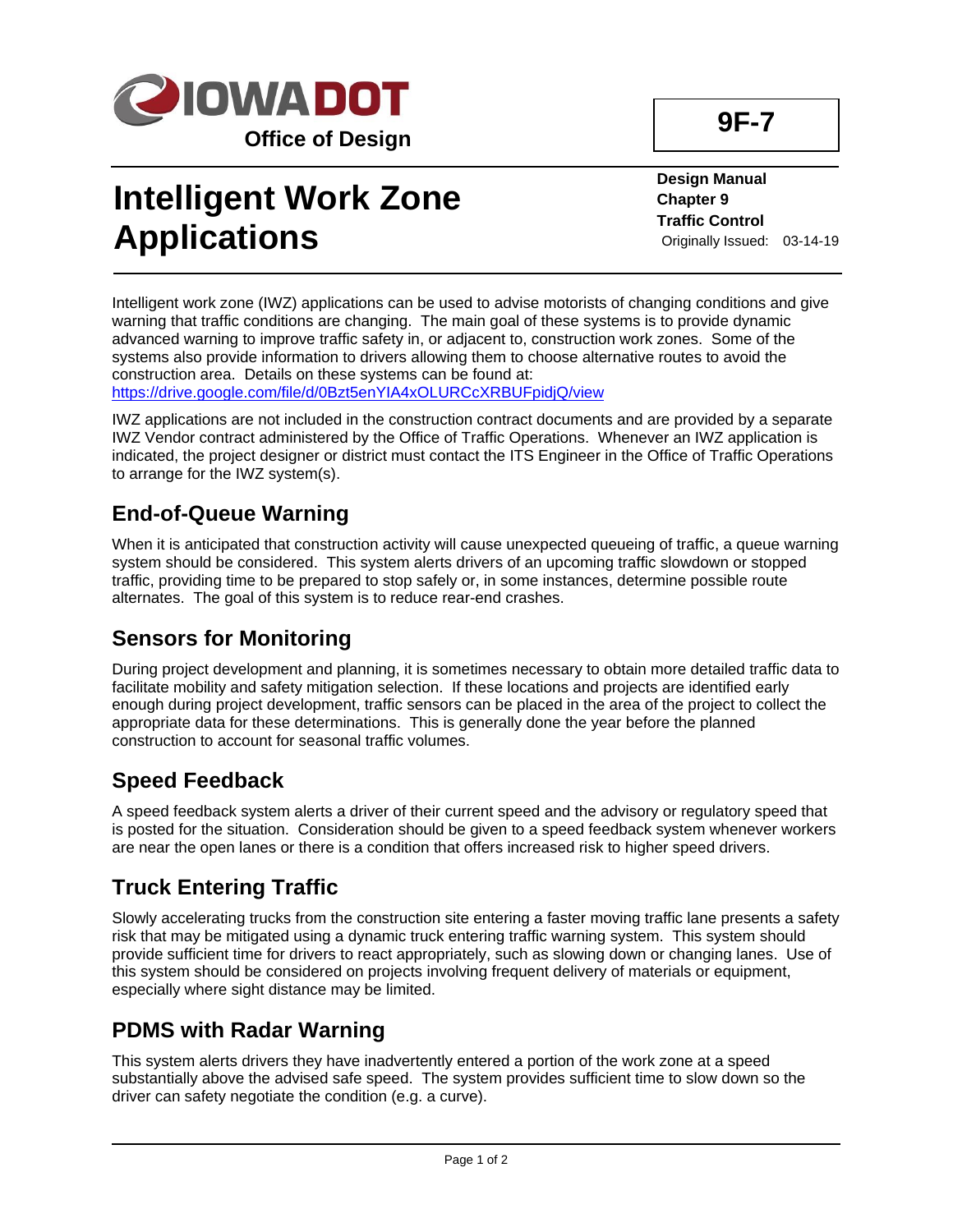### **Signal Timing and Preemption**

Freeway ramps often have traffic signals at the ramp termini. Construction work on the interchange bridges often restricts traffic flow through these signalized intersections, which may result in stopped traffic extending out onto the freeway mainline. This situation can be mitigated by providing for modified signal timing plans or signal preemption to allow the ramp traffic to proceed through the intersection reducing the queueing of traffic on the freeway mainline.

# **Travel Time**

Travel time systems inform drivers what the estimated travel time is between their current location and a specific destination. This information allows motorists to decide whether to change routes, provides them opportunity to notify others of their estimated arrival time, and generally provides them sufficient information to calm tempers.

#### **Alternate Route**

If a viable alternate route is available that motorists can select, consideration should be given to providing comparative travel times on each route at a location allowing motorists to decide which route to take. This offers the opportunity to reduce demand when the construction activity causes additional delay not being experienced on the alternate route.